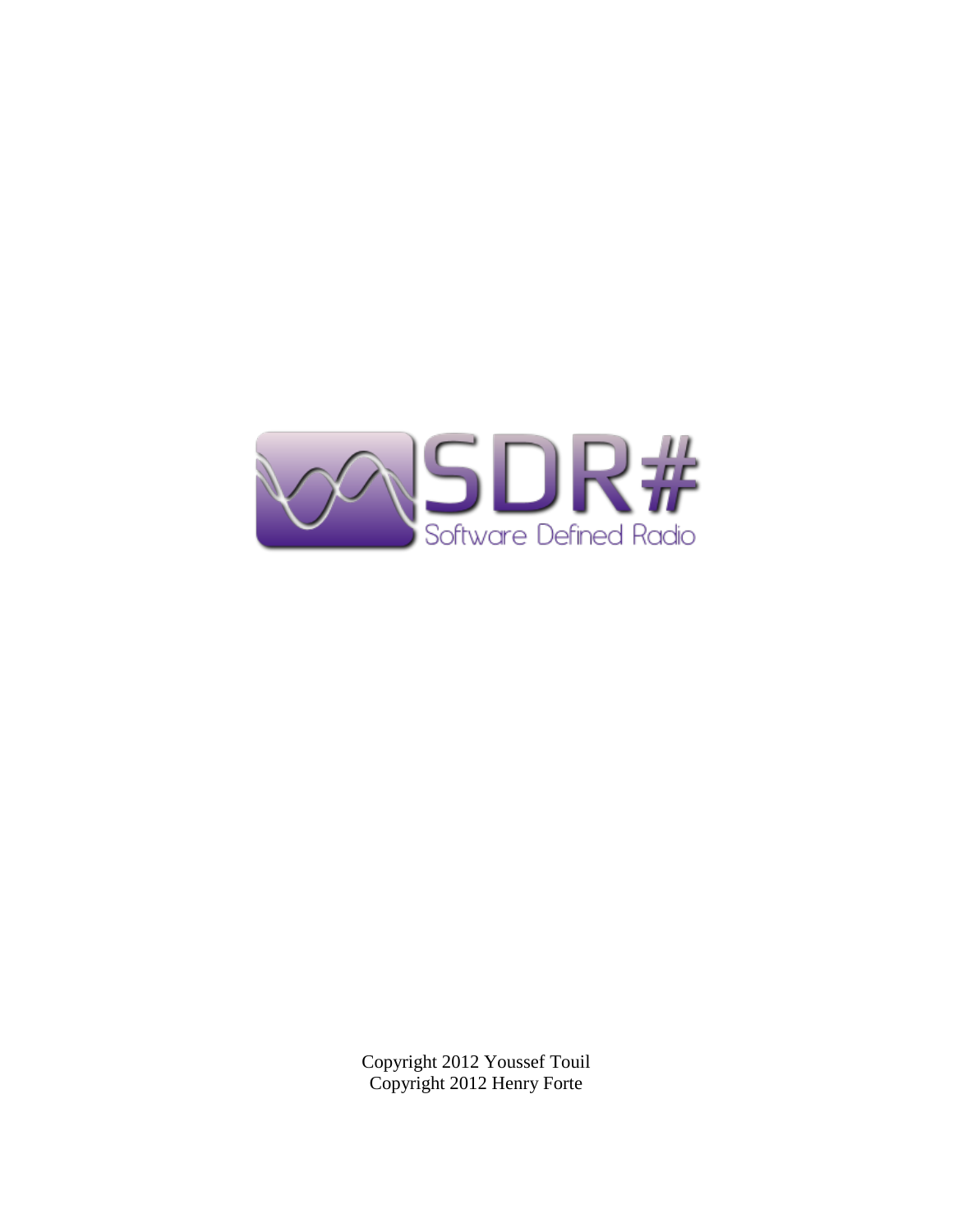# **BASIC LAYOUT**



When you first start SDR#, a window should open looking similar to the above. You will notice that there is no frequency selected, and that the tuning indicator is tuned to "DC". This is because there is no input device selected. In the examples that follow, the input device used will be a DVB-T dongle with a Realtek RTL2832u control chip and an Elonics E4000 tuner. Most DVB-T tuners based on the Realtek chip will work, and may include the E4000, FC0012, or FC0013 tuner chips. However, the actual tuning ranges and performance of the different tuner chips will vary.

The operating system shown is Windows XP SP3, SDR# version 1.0.0.552, the zadig USB driver has been installed, and Osmocom rtlsdr.dll copied into the SDR# install folder. See the INSTALLING SDR# section for details.

The main display is broken down into separate panels, each of which has a specific purpose. These panels may be set to default settings, and you may not need to adjust these. Feel free to become familiar with the purpose and operation of each setting. If you make changes that cause SDR# to become unresponsive or otherwise operate improperly, simply restarting the program will reset all settings to their default setting with the exception of the **Frequency Correction (ppm)** adjustment. See **Front End** for details.

On the very top, you will see the Start and Stop buttons, with bullet selections for either IQ Stream or Wave File. Next to that is an interface to select a file if Wave File is selected. **IQ Stream** is the default selection, and the one we will use to capture a signal from the dongle.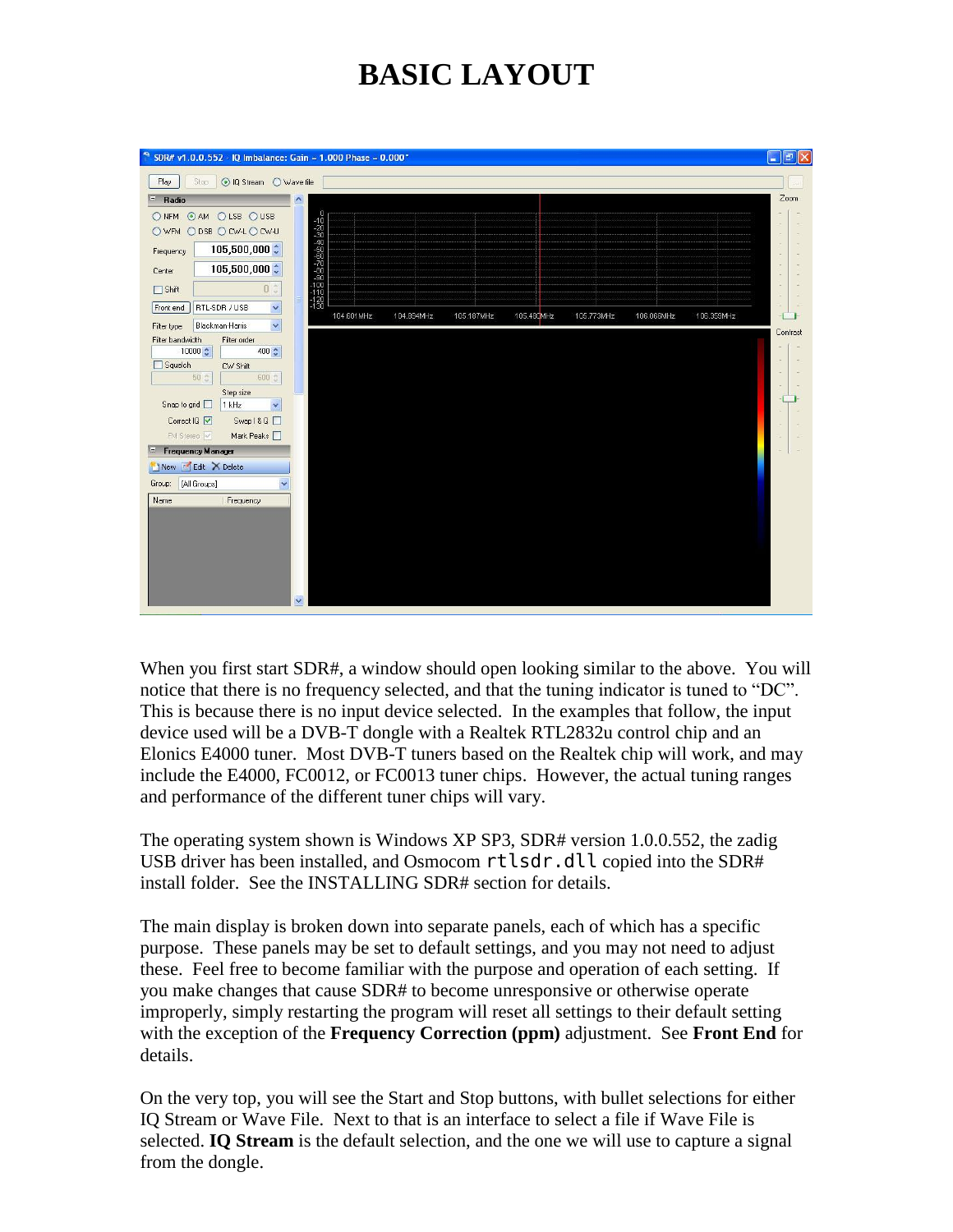#### **RADIO PANEL**

| Ξ<br><b>Radio</b>                                   | <b>NFM</b> – Narrow FM<br>$AM - Amplitude Modulation$                                                                                                      |
|-----------------------------------------------------|------------------------------------------------------------------------------------------------------------------------------------------------------------|
| <b>LSB</b><br>USB.<br><b>NFM</b><br>AM<br>$\bullet$ | $USB – Upper Side Band$<br><b>LSB</b> – Lower Side Band<br><b>DSB</b> - Double Side Band<br><b>WFM</b> – Wide FM                                           |
|                                                     | $CW-L$ – Continuous Wave Lower $CW-U$ – Continuous Wave Upper                                                                                              |
| DSB O CW-L O CW-U<br>WFM                            |                                                                                                                                                            |
| $105,500,000$ $\hat{ }$<br>Frequency                | Frequency - The current tune frequency                                                                                                                     |
| $105,500,000$ $\hat{ }$<br>Center                   | <b>Center</b> – The current frequency of the center of the FFT display when<br>NOT zoomed in. (NOTE: If a frequency is entered that is outside the         |
| đ<br>0<br>Shift                                     | current frequency range displayed by the FFT, the frequency will not<br>change. Select a new Center that is the same or near the desired new<br>Frequency) |
| Y<br>RTL-SDR / USB<br>Front end                     |                                                                                                                                                            |
| Ÿ<br>Blackman-Harris<br>Filter type                 | <b>Shift</b> – This is to input an offset if an upconverter or downconverter is<br>used so that the selected frequency is corrected to display the actual  |
| Filter bandwidth<br>Filter order                    | tuned frequency. Simply check the <b>Shift</b> box and enter your offset                                                                                   |
| 10000 ↔<br>400 순                                    | <b>Front End / Input Select</b> – The input select will allow you to choose                                                                                |
| Squelch<br>CW Shift                                 | your desired input device. A properly installed program will show;                                                                                         |
| $600 -$<br>50 <sup>o</sup>                          | <b>RTL-SDR</b> / $TCP - RTL2832u$ device via $TCP$ connection                                                                                              |
| Step size                                           | <b>RTL-SDR</b> / USB – RTL2832u device via USB connection                                                                                                  |
| Snap to grid<br>1 kHz<br>v                          | <b>FUNcube Dongle</b>                                                                                                                                      |
|                                                     | SoftRock / SiS570                                                                                                                                          |
| Correct IQ V<br>Swap1&Q                             | <b>Other</b>                                                                                                                                               |
| Mark Peaks<br>FM Stereo V                           | <b>Filter Type</b> - This is to select the desired filtering type. Different filters                                                                       |

will cause changes in the demodulated signal audio response curve due to differing envelopes and filtering profiles.

**Filter Bandwidth** – This is the effective width of the signal being processed for the mode selected. You can see the affected area in both the **FFT** and **Waterfall** area of the display when zoomed in, and you can either change the filter width here, or by dragging the outer edge of the grayed out area in either live display.

Filter Order – A modifier for the selected filter. The default setting works for most applications.

**Squelch** – Turn squelch on, and select the level with the box below it. Squelch levels may change depending on filtering type and mode selected..

**CW Shift.** – Changes the frequency shift in either CW mode. Similar to changing a BFO (Beat Frequency oscillator).

**Snap To Grid** – Forces frequency to snap to frequency steps selected when drag tuning.

**Correct IQ** – Enables SDR#'s exclusive Automatic IQ Correction.

**Swap I & Q** – Swap I & Q inputs. Useful when using sound card input devices. Swaps L/R inputs to I/Q

**FM Stereo** – Select FM Stereo demodulation when using WFM with broadcast FM radio

**Mark Peaks** – Displays a marker on detected peaks above the noise floor.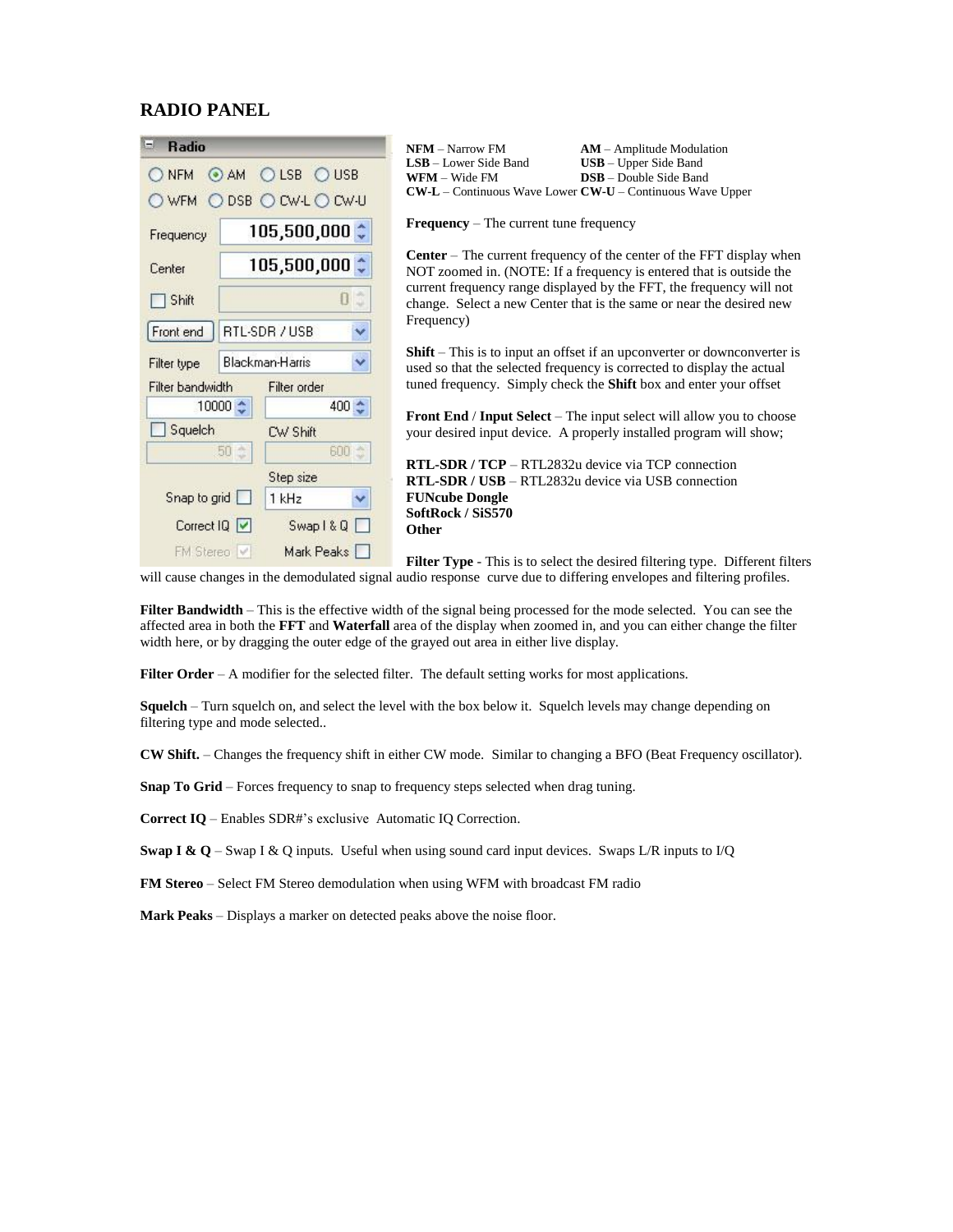## **FREQUENCY MANAGER PANEL**

|        | New Field X Delete |           |  |
|--------|--------------------|-----------|--|
| Group: | [All Groups]       |           |  |
| Name   |                    | Frequency |  |
|        |                    |           |  |
|        |                    |           |  |
|        |                    |           |  |
|        |                    |           |  |
|        |                    |           |  |
|        |                    |           |  |
|        |                    |           |  |
|        |                    |           |  |

**New** – Adds the current frequency/mode/center to the frequency.xml file located in the SDR# folder.

**Edit** – Edits the current selected frequency from the visible list.

**Delete** - Deletes the current selected frequency from the visible list

**Group** - Displays a user defined group, [All Groups], or [Favorites].

The list displayed for the current selected frequency group may be sorted by either Name or Frequency in either direction by clicking the title bar at the top of either column.

### **AUDIO PANEL**

| <b>Audio</b> |                       |  |              |  |                       | <b>AF</b> Gain         |
|--------------|-----------------------|--|--------------|--|-----------------------|------------------------|
| AF Gain      |                       |  |              |  |                       | Sampler<br>input dev   |
| Samplerate   | 48000 sample/sec      |  |              |  |                       | $Input-I$<br>on the in |
| Input        | [MME] Microsoft Sound |  |              |  |                       |                        |
| Output       | [MME] Microsoft Sound |  |              |  | Output -<br>Virtual A |                        |
| Latency [ms] |                       |  |              |  | 100 순                 | Latency                |
|              |                       |  | Filter Audio |  |                       | <b>Filter Au</b><br>c  |

**AF Gain –** Volume Control

ate – May not be highlighted or adjustable, depending on the ice selected.

Input source. May not be highlighted or adjustable, depending put device selected.

Audio output control. Useful if multiple sound cards or vudio Cable (VAC) is used.

**Latency** – Audio delay in milliseconds.

**Filter Audio** – Enables a passband filter for audio output. Uncheck if using software to decode POCSAG or other digital modes.

### **AGC PANEL –** Automatic Gain Control

| AGC.           |          |
|----------------|----------|
| V Use AGC      | Use Hang |
| Threshold (dB) | $-100$   |
| Decay [ms]     | 100      |
| Slope (dB)     |          |

**Use AGC** – Select or delelect AGC.

**Use Hang** / **Threshold** / **Decay** /**Slope** – Modifiers to adjust ACG response and behavior.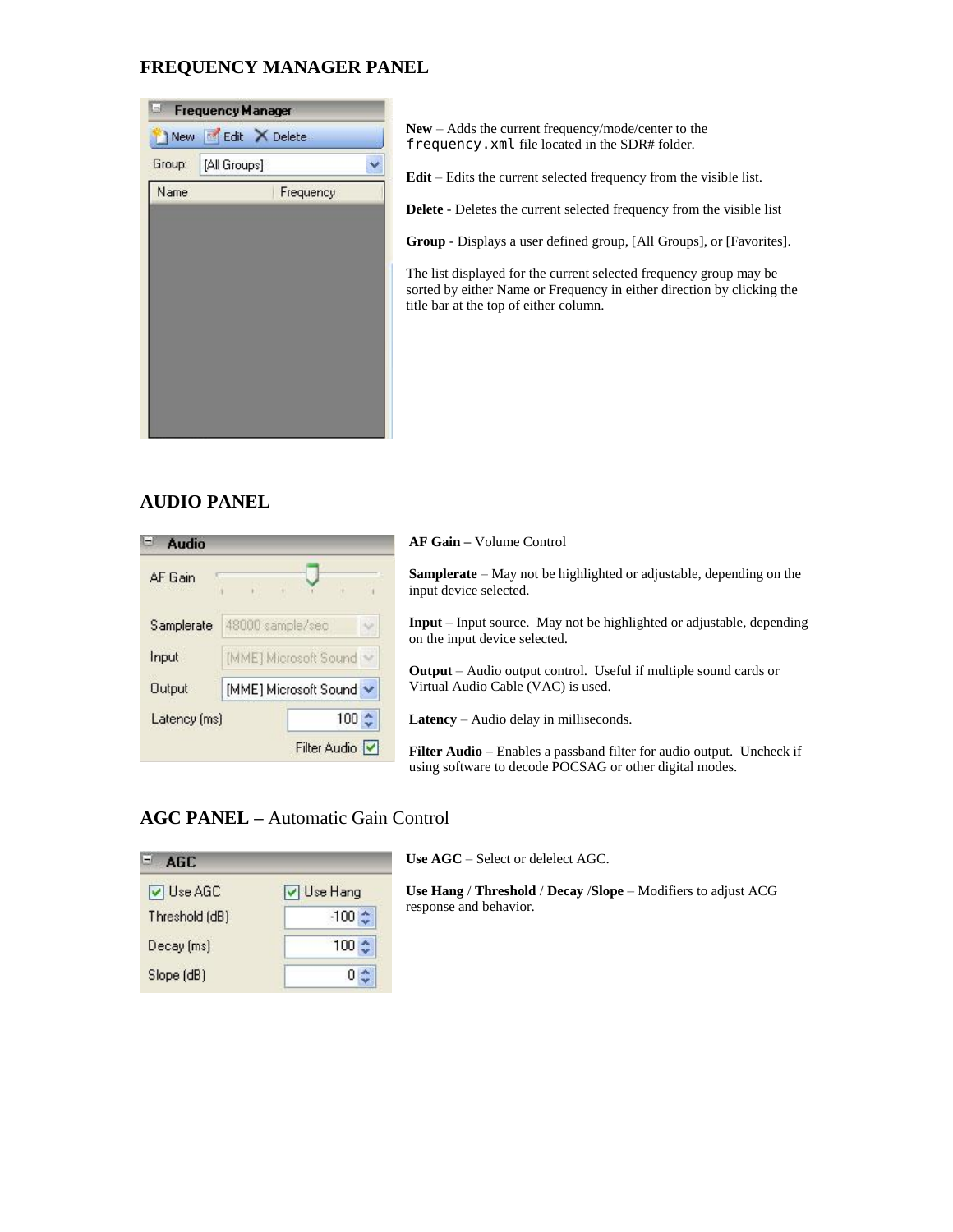### **FFT DISPLAY PANEL**

| <b>FFT Display</b> |                         | View – Select either FFT display, Waterfall, or both.                                                                                                                                                                         |
|--------------------|-------------------------|-------------------------------------------------------------------------------------------------------------------------------------------------------------------------------------------------------------------------------|
| View               | Ÿ<br>Both               | <b>Window</b> – Select FFT processing type;                                                                                                                                                                                   |
| Window             | Blackman-Harris         | None                                                                                                                                                                                                                          |
| <b>Resolution</b>  | 4096                    | Hamming<br><b>Blackman</b>                                                                                                                                                                                                    |
| Use time markers   | Gradient<br>$\ddotsc$   | Blackman-Harris<br>Hamm-Poisson                                                                                                                                                                                               |
| S-Attack           | or or eith also or and  | Youssef                                                                                                                                                                                                                       |
| S-Decay            |                         | Each filter has different response curves and envelopes.                                                                                                                                                                      |
| W-Attack           | OF RECEIVED A REPORT OF | <b>Resolution</b> – Display resolution from 512 to 4194304 by powers of 2.<br>4096 is the default selection. NOTE: Processing overhead increases<br>with higher resolution settings, and may cause erratic operation or audio |
| W-Decay            |                         | stuttering if too high a resolution is selected. 16384 appears to be a<br>good selection for display/performance compromise.                                                                                                  |

**Use Time Markers** – Displays Date and Time markers on the left side of the Waterfall display every10 seconds with default settings in the SDR# config.

**S-Attack / S-Decay / W-Attack / W-Decay** – These all affect the response and appearance of the FFT and Waterfall displays.

# **FRONT END**

| <b>RTL-SDR Controller</b>         |             | <b>Device</b> $-$ Used to select the desired device if more than one is<br>connected. It will also display the detected tuner type for RTL front end                                                                |
|-----------------------------------|-------------|---------------------------------------------------------------------------------------------------------------------------------------------------------------------------------------------------------------------|
| Device                            | E4000       | tuners.                                                                                                                                                                                                             |
| Generic RTL2832U (e.g. hama nano) |             |                                                                                                                                                                                                                     |
| Sample Rate                       |             | <b>Sample Rate</b> – Available sample rates for the selected device is<br>displayed. Lower Sample rates will cause a narrower bandwidth to be                                                                       |
| 2.048 MSPS                        | $\ddotmark$ | displayed on the live displays (FFT $\&$ Waterfall). A higher rate will                                                                                                                                             |
| $\Box$ RTLAGC                     |             | display a wider bandwidth. Too high a bandwidth may cause dropouts,                                                                                                                                                 |
| $\sqrt{}$ Tuner AGC               |             | stuttering or other problems.                                                                                                                                                                                       |
| <b>RF</b> Gain                    |             | <b>RTL AGC</b> - Enable AGC in the Realtek 2832u front end.                                                                                                                                                         |
|                                   |             | <b>Tuner AGC</b> – Enable AGC in the tuner.                                                                                                                                                                         |
| Frequency correction (ppm)        | 7승<br>Close | RF Gain - Available gain setting will be displayed and selectable for<br>the detected tuner. Only available if Tuner AGC is deselected. This<br>and the above two selections are for manual tweaking of the dongle. |

**Frequency Correction (ppm)** – Adjust the tuner so that the displayed frequency equals the actual tuned one. See ADJUSTING FREQUENCY CORRECTION for operation.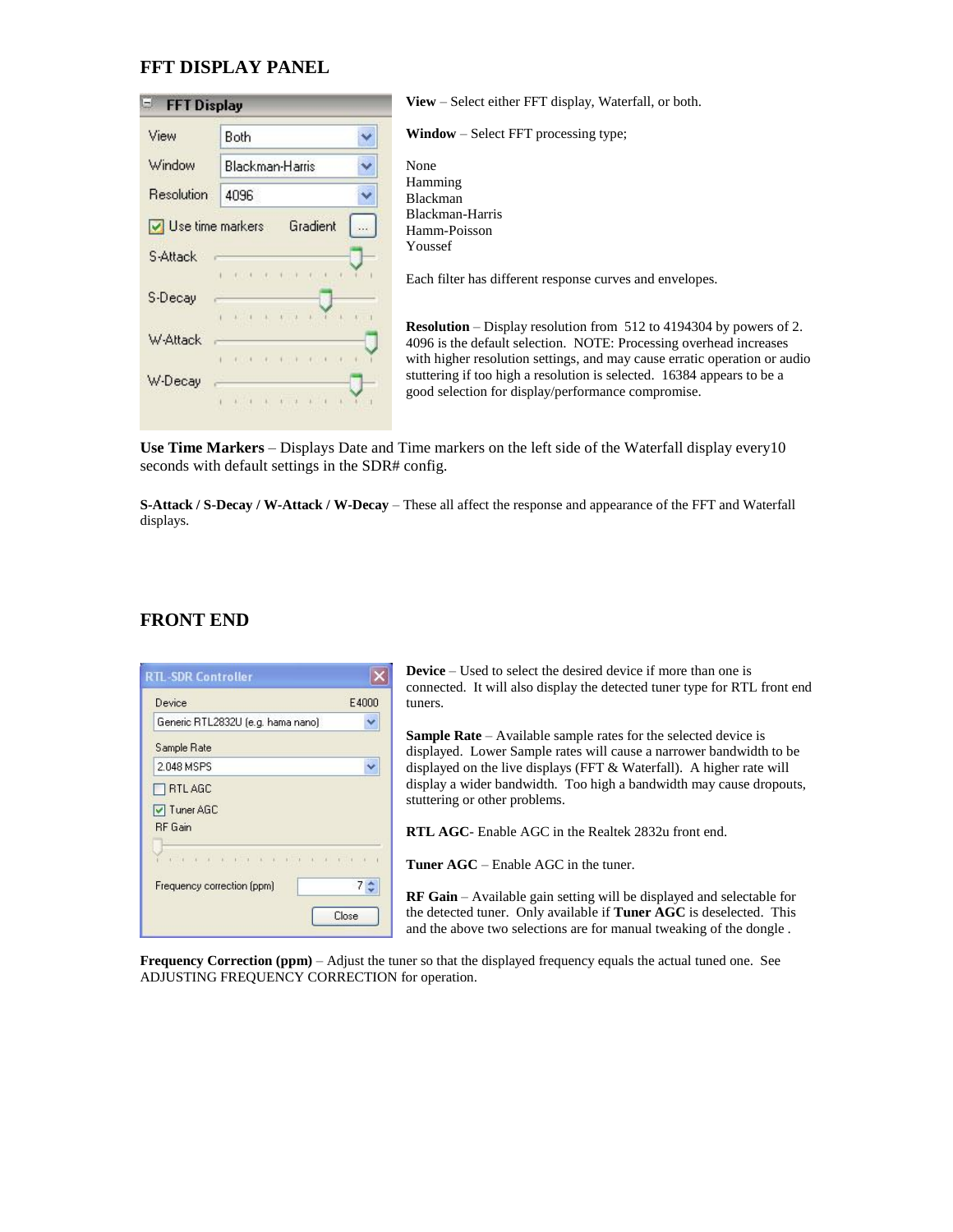# **ADJUSTING FREQUENCY CORRECTION**

Most if not all DVB-T dongles purchased for use as SDR devices will have errors in tuning. Remember, these are mass produced consumer items, not precision instruments. That being said, their operation is pretty impressive considering that most cost about \$20 or so. The main problem is that the crystal acting as the master clock for the dongle is an unadjusted 28.8 Mhz device. Since the frequency error is completely linear over the tuning range of the device, an error correction in ppm (parts per million) can be used to adjust and correct the device at the software side of operation. This correction can be found in the **Front End** selection in the Radio panel.

| <b>RTL-SDR Controller</b>            |              |
|--------------------------------------|--------------|
| Device                               | E4000        |
| Generic RTL2832U (e.g. hama nano)    |              |
| Sample Rate                          |              |
| 2.048 MSPS                           |              |
| RTLAGC                               |              |
| <b>▽ Tuner AGC</b><br><b>RF</b> Gain |              |
|                                      |              |
| Frequency correction (ppm)           | 7 ≙<br>Close |

The bottom selection is going to be used in this example of "tuning" your device so that the desired frequency is actually the one selected.

In this example we are going to be using a NOAA weather frequency in the US. Other locations may use any known local frequency. Selecting a constant broadcast one will make things easier, but an intermittent one will do if no other strong signal is available and you have a little patience.

I will be using a NOAA Weather station located at 162.450 Mhz with my center tuned to 162.888 Mhz (approx). The actual Center frequency does not matter as long as the desired frequency is within the displayed range of the FFT.



You will notice that the tuning indicator is located directly on the peak at that location indicating a properly tuned dongle. To achieve this there are only a few simple steps involved. Without any ppm adjustment (set to 0), the display may look more like the one below.

After tuning to the reference frequency, use the zoom control on the right of the **FFT** display to get a closer look at the frequencies signal pattern. Notice that the ppm correction is at 0, and that the tuning indicator does not line up with the center of the reference signal.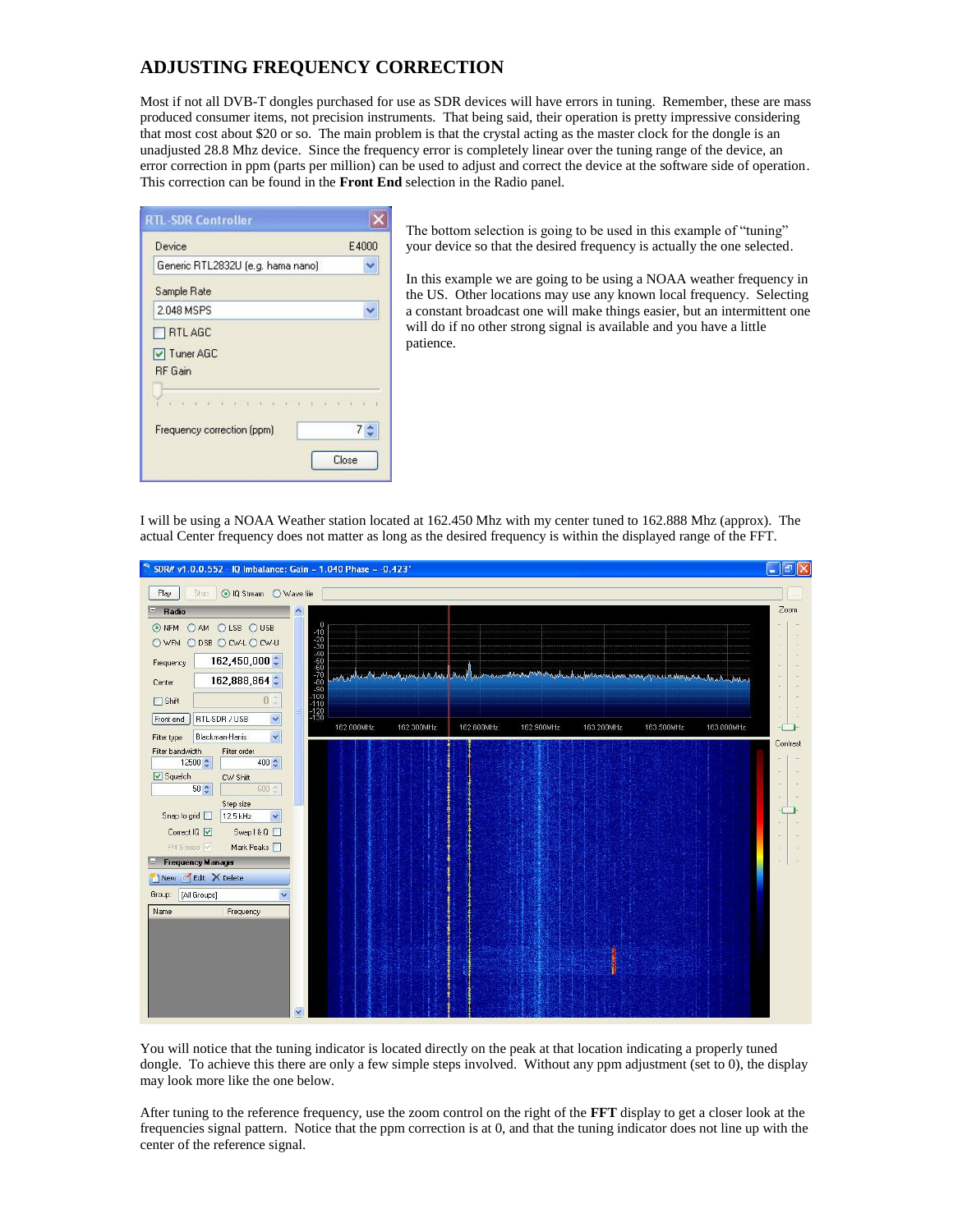

In the next step we us the up/down arrows to adjust the ppm correction to bring the tuning indicator to the center of the signal carrier. In the above example, the receive mode is NFM (narrow FM), and the center of the carrier is plainly visible.



The carrier center is below the expected position on the display, so we will use the up arrow to add the ppm multiplier to the signal. If the carrier center was higher than the expected position (on the tuning indicator), we would use a negative adjustment.

One click at a time, bring the carrier center to line up with the tuning indicator. In this case it took a correction of 7. You will notice that every click walked the carrier slightly closer to the tuning indicator. You may notice that there is a slight overshoot to the right about half an inch down as 8 was selected, and then 7 was once again picked as the best correction factor. You may not get the indicator exactly centered because the ppm adjustment is an integer. Even so, it's going to be more than accurate enough. You may want to write the ppm on the dongle itself as a reference. It is also recommended that you use the dongle for 15 or 20 minutes to let it warm up as frequency drift is affected by temperature.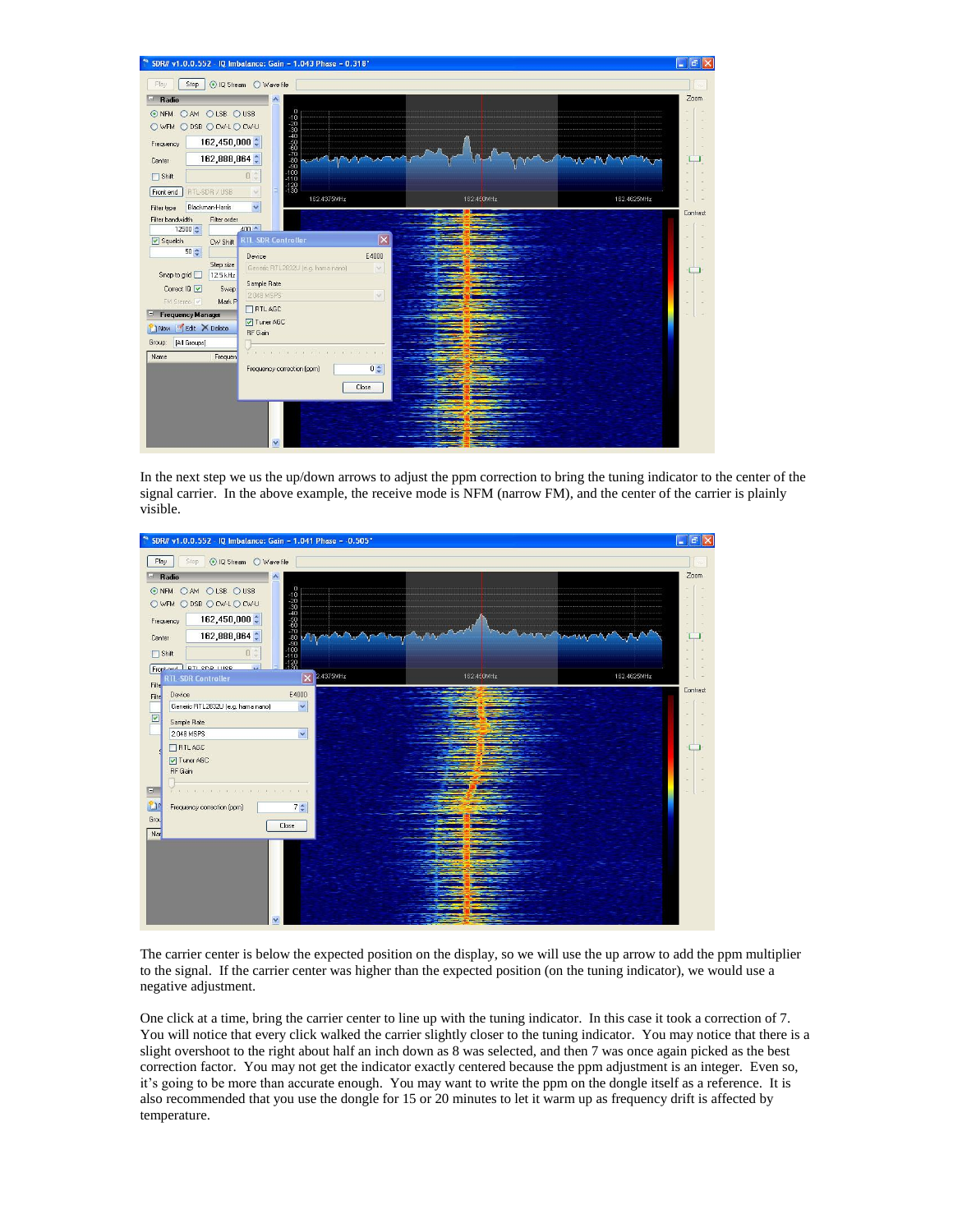# **INSTALLING SDR#**

SDR# is distributed in two separate zip files from the Downloads section of the SDR# homepage., WWW. SDRSHARP. COM. Due to licensing and packaging considerations, all of the required files needed to install SDR# have been split into two separate files, plus one more (rtlsdr.dll) that is available from the [WWW.OSMOCOM.ORG](http://www.osmocom.org/) website at <http://sdr.osmocom.org/trac/attachment/wiki/rtl-sdr/RelWithDebInfo.zip>. This filename and location may change so check the OSMOCOM website for details.

From the Downloads page on the [SDR#](http://sdrsharp.com/downloads/sdr-nightly-rtlsdr.zip) homepage, download the latest **SDR#** Dev release, and the latest **SDR#** [RTLSDR Plugin](http://sdrsharp.com/downloads/sdr-nightly-rtlsdr.zip). Both files will be in zip format and will extract using Winzip or Winrar. The contents of the main release zip should look something like this;

| $\equiv$ sdr-nightly.zip                               |                |            |                                 |                |                 |
|--------------------------------------------------------|----------------|------------|---------------------------------|----------------|-----------------|
| Commands Tools<br>Help<br>Favorites<br>Options<br>File |                |            |                                 |                |                 |
| Add<br>Delete<br>Extract To<br>Test<br>View            | Find<br>Wizard | i.<br>Info | VirusScan<br>Comment            | <b>SFX</b>     |                 |
| $\bullet$                                              |                |            |                                 |                |                 |
| $\hat{r}$<br>Name                                      | Size           | Packed     | Type                            | Modified       | CRC32           |
|                                                        |                |            | File Folder                     |                |                 |
| 圖<br>LICENSE.MIT                                       | 1,121          | 658        | MIT File                        | 7/12/2012 9:43 | 05129216        |
| LICENSE, MSRSL                                         | 2,540          | 1,012      | MSRSL File                      | 7/12/2012 9:44 | 0E1315C8        |
| <b>Ed</b> LICENSING                                    | 375            | 172        | File                            | 7/12/2012 9:46 | 018F75B3        |
| PortAudio.dll                                          | 81,920         | 36,529     | Application Extension           | 11/12/2011 11: | F79CB93C        |
| SDRSharp, CollapsiblePanel, dll                        | 18,432         | 7.388      | Application Extension           | 8/12/2012 10:1 | 23E47150        |
| SDRSharp.exe                                           | 102,400        | 31,907     | <b>Application</b>              | 8/12/2012 10:1 | 9702E147        |
| SDRSharp.exe.config                                    | 1,990          | 816        | XML Configuration File          | 8/11/2012 3:35 | F70AAC02        |
| SDRSharp.FrequencyManager.dll                          | 34,304         | 15,347     | Application Extension           | 8/12/2012 10:1 | 32A6D938        |
| SDRSharp.FUNcube.dll                                   | 78,848         | 54,915     | Application Extension           | 8/12/2012 10:1 | BCA97430        |
| SDRSharp.PanView.dll                                   | 35,840         | 14,860     | Application Extension           | 8/12/2012 10:1 | CA97D764        |
| SDRSharp.Radio.dll                                     | 78,848         | 32,392     | <b>Application Extension</b>    | 8/12/2012 10:1 | 37DD9E74        |
| SDRSharp.RTLTCP.dll                                    | 14,336         | 6,435      | Application Extension           | 8/12/2012 10:1 | 14C059AF        |
| SDRSharp.SoftRock.dll                                  | 6,656          | 2,896      | Application Extension           | 8/12/2012 10:1 | E7897C55        |
| SRDLL, dll                                             | 67,584         | 36,440     | Application Extension           | 9/17/2009 10:5 | <b>FBC87B95</b> |
| $\Box$                                                 |                |            | Total 525,194 bytes in 14 files |                |                 |

Extract all of the files in this zip to the folder/location of your choice. Next open the RTLSDR Plugin zip, and the contents will look similar to;

| ₹ sdr-nightly-rtlsdr.zip                                      |                |                  |                                             |                |          |
|---------------------------------------------------------------|----------------|------------------|---------------------------------------------|----------------|----------|
| Commands Tools Favorites<br>Help<br>Options<br>File           |                |                  |                                             |                |          |
| $\overline{x}$<br>Delete<br>Add<br>Extract To<br>Test<br>View | Find<br>Wizard | $\bf{N}$<br>Info | VirusScan<br>Comment                        | <b>SFX</b>     |          |
| $\bullet$                                                     |                |                  |                                             |                |          |
| Name <b>f</b>                                                 | Size           | Packed           | Type                                        | Modified       | CRC32    |
| a.                                                            |                |                  | File Folder                                 |                |          |
| config                                                        |                |                  | File Folder                                 |                |          |
| dibusb0.dll                                                   | 37,376         | 18,416           | Application Extension                       | 2/16/2010 4:02 | 385B396C |
| <sup>b</sup> libusb-1.0.dll                                   | 110,592        | 41,312           | Application Extension                       | 3/29/2012 1:38 | FABB34C3 |
| LICENSE.MIT                                                   | 1,121          | 658              | MIT File                                    | 7/12/2012 9:43 | 05129216 |
| msvcr100.dll                                                  | 773,968        | 413,277          | <b>Application Extension</b>                | 6/11/20111:58  | 4623CD62 |
| SDRSharp.RTLSDR.dll                                           | 23,040         |                  | 10,232 Application Extension                | 8/12/2012 10:1 | 71366C4D |
|                                                               |                |                  |                                             |                |          |
|                                                               |                |                  |                                             |                |          |
|                                                               |                |                  |                                             |                |          |
|                                                               |                |                  |                                             |                |          |
|                                                               |                |                  |                                             |                |          |
| $\Box$                                                        |                |                  | Total 1 folder and 946,097 bytes in 5 files |                |          |